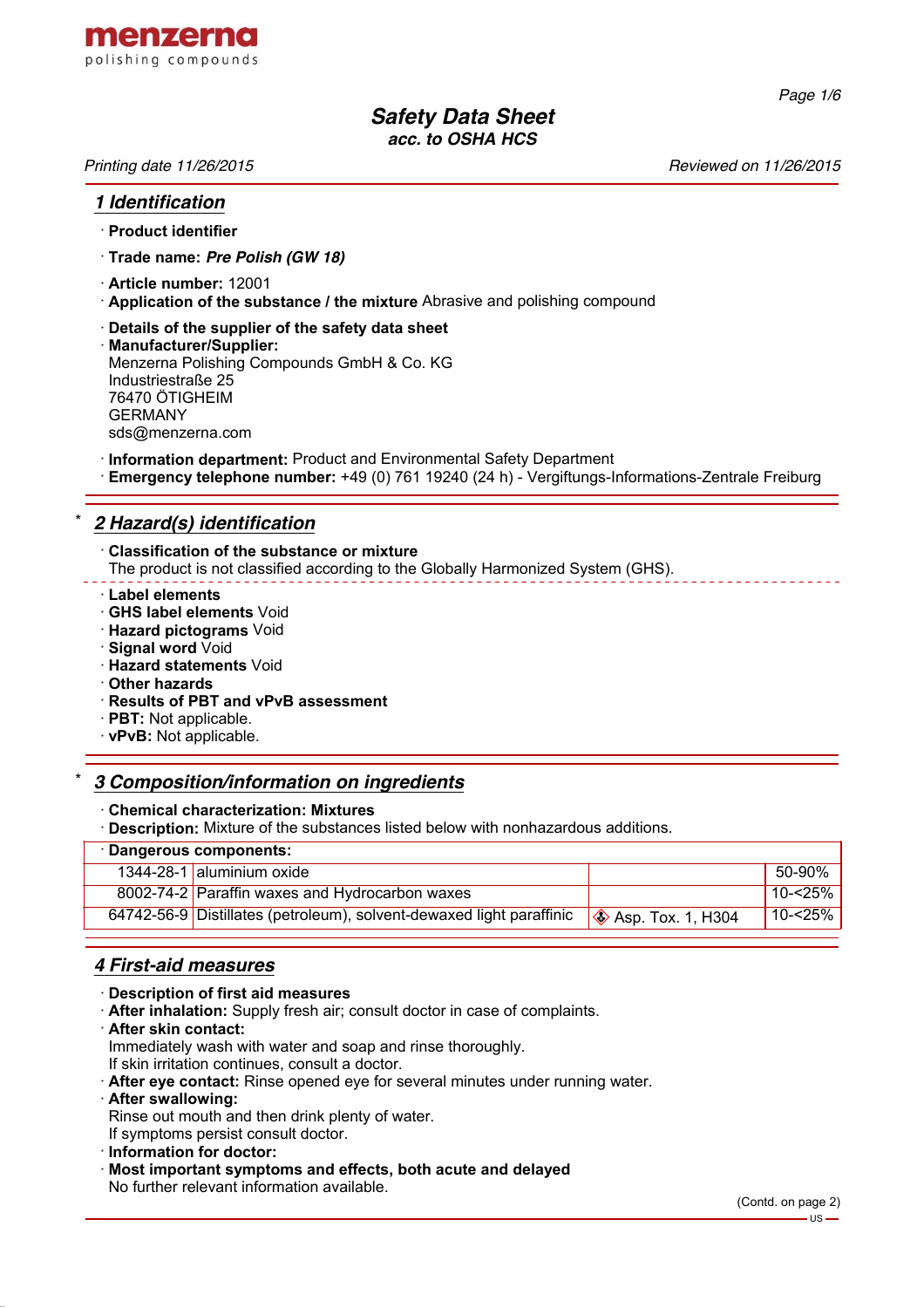

*acc. to OSHA HCS*

*Printing date 11/26/2015 Reviewed on 11/26/2015*

menzerna polishing compounds

**Trade name:** *Pre Polish (GW 18)*

· **Indication of any immediate medical attention and special treatment needed** Treat according to symptoms.

# *5 Fire-fighting measures*

- · **Extinguishing media**
- · **Suitable extinguishing agents:** Water spray, foam, dry powder or carbon dioxide.
- · **For safety reasons unsuitable extinguishing agents:** Water with full jet
- · **Special hazards arising from the substance or mixture** Nitrogen oxides (NOx)
- · **Advice for firefighters**
- · **Protective equipment:** Wear self-contained respiratory protective device.
- Wear fully protective suit.

# *6 Accidental release measures*

- · **Personal precautions, protective equipment and emergency procedures** Keep unnecessary personnel away. Ensure adequate ventilation. Use personal protection recommended in section 8.
- · **Environmental precautions:** Do not allow to enter sewers/ surface or ground water.
- · **Methods and material for containment and cleaning up:** Pick up mechanically.
- · **Reference to other sections**

See Section 7 for information on safe handling.

See Section 8 for information on personal protection equipment.

See Section 13 for disposal information.

# *7 Handling and storage*

- · **Handling:**
- · **Precautions for safe handling** No special precautions are necessary if used correctly.
- · **Information about protection against explosions and fires:** No special measures required.
- · **Conditions for safe storage, including any incompatibilities**
- · **Storage:**
- · **Requirements to be met by storerooms and receptacles:**
- Store in a well-ventilated place. Storage temperature: between 15 °C and 25 °C.
- · **Information about storage in one common storage facility:** Not required.
- · **Further information about storage conditions:** None.

· **Specific end use(s)** No further relevant information available.

# *8 Exposure controls/personal protection*

· **Additional information about design of technical systems:** No further data; see item 7.

· **Control parameters** · **Components with limit values that require monitoring at the workplace: 1344-28-1 aluminium oxide** PEL Long-term value: 15<sup>\*</sup>; 5<sup>\*\*</sup> mg/m<sup>3</sup> \*Total dust; \*\* Respirable fraction REL Long-term value: 10<sup>\*</sup> 5<sup>\*\*</sup> mg/m<sup>3</sup> as Al\*Total dust\*\*Respirable/pyro powd./welding f. (Contd. on page 3)

*Page 2/6*

(Contd. of page 1)

US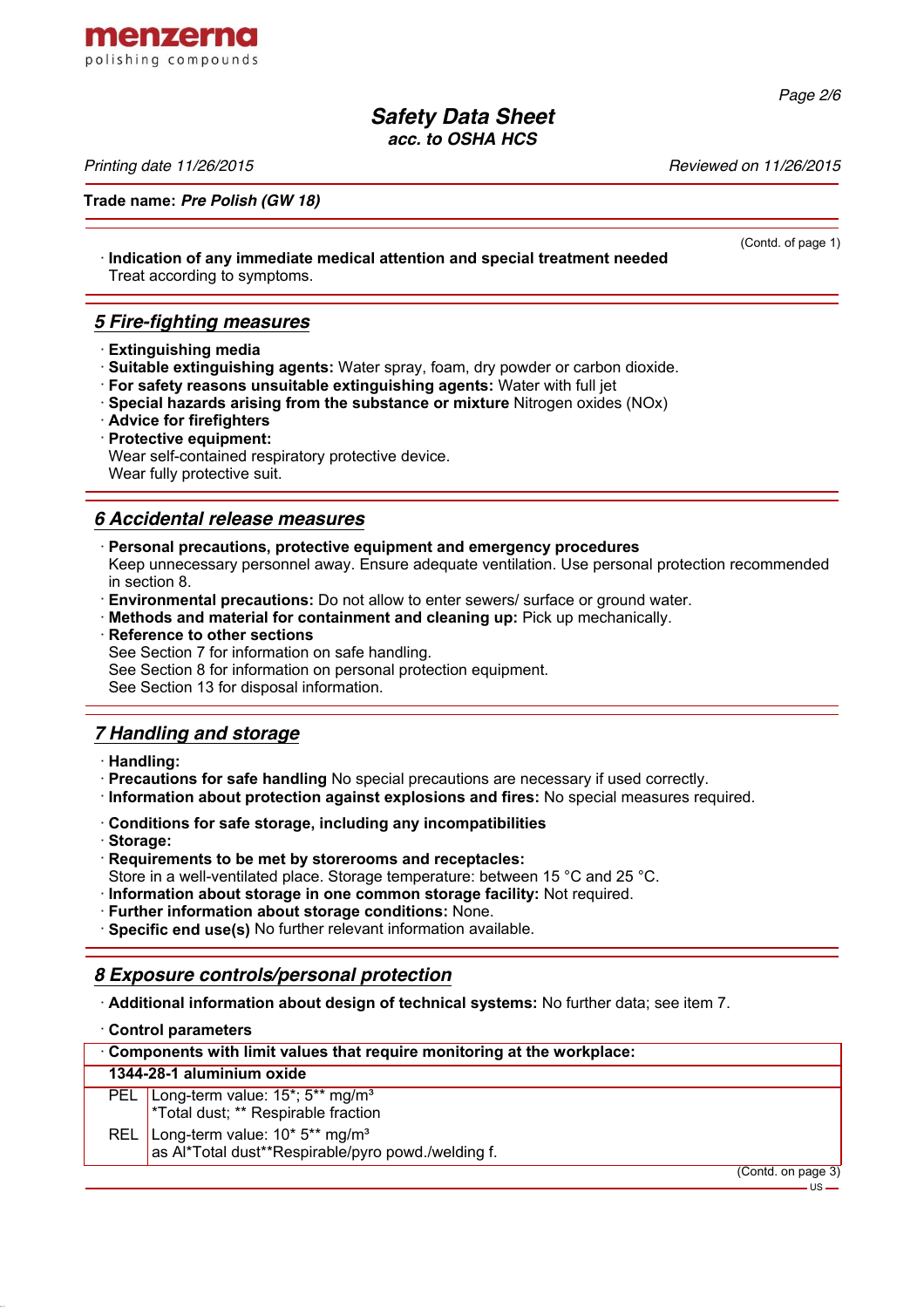

# *Safety Data Sheet acc. to OSHA HCS*

menzerna polishing compounds

Printing date 11/26/2015 **Printing date 11/26/2015** 

**Trade name:** *Pre Polish (GW 18)*

| Long-term value: 1* mg/m <sup>3</sup><br>TLV<br>as AI; *as respirable fraction<br>8002-74-2 Paraffin waxes and Hydrocarbon waxes<br>REL Long-term value: 2 mg/m <sup>3</sup><br>TLV   Long-term value: $2 \text{ mg/m}^3$<br>64742-56-9 Distillates (petroleum), solvent-dewaxed light paraffinic<br>TWA Long-term value: 5 mg/m <sup>3</sup><br>Additional information: The lists that were valid during the creation were used as basis. |  |  |  |
|--------------------------------------------------------------------------------------------------------------------------------------------------------------------------------------------------------------------------------------------------------------------------------------------------------------------------------------------------------------------------------------------------------------------------------------------|--|--|--|
|                                                                                                                                                                                                                                                                                                                                                                                                                                            |  |  |  |
|                                                                                                                                                                                                                                                                                                                                                                                                                                            |  |  |  |
|                                                                                                                                                                                                                                                                                                                                                                                                                                            |  |  |  |
|                                                                                                                                                                                                                                                                                                                                                                                                                                            |  |  |  |
|                                                                                                                                                                                                                                                                                                                                                                                                                                            |  |  |  |
|                                                                                                                                                                                                                                                                                                                                                                                                                                            |  |  |  |
|                                                                                                                                                                                                                                                                                                                                                                                                                                            |  |  |  |
|                                                                                                                                                                                                                                                                                                                                                                                                                                            |  |  |  |
| <b>Exposure controls</b>                                                                                                                                                                                                                                                                                                                                                                                                                   |  |  |  |
| · Personal protective equipment:                                                                                                                                                                                                                                                                                                                                                                                                           |  |  |  |
| · General protective and hygienic measures:                                                                                                                                                                                                                                                                                                                                                                                                |  |  |  |
| The usual precautionary measures for handling chemicals should be followed.                                                                                                                                                                                                                                                                                                                                                                |  |  |  |
| Breathing equipment: Not necessary if room is well-ventilated.                                                                                                                                                                                                                                                                                                                                                                             |  |  |  |
| · Protection of hands:                                                                                                                                                                                                                                                                                                                                                                                                                     |  |  |  |
| Protective gloves are recommended.                                                                                                                                                                                                                                                                                                                                                                                                         |  |  |  |
| The glove material has to be impermeable and resistant to the product/ the substance/ the preparation.                                                                                                                                                                                                                                                                                                                                     |  |  |  |
| Due to missing tests no recommendation to the glove material can be given for the product/ the                                                                                                                                                                                                                                                                                                                                             |  |  |  |
| preparation/ the chemical mixture.                                                                                                                                                                                                                                                                                                                                                                                                         |  |  |  |
| Selection of the glove material on consideration of the penetration times, rates of diffusion and the                                                                                                                                                                                                                                                                                                                                      |  |  |  |
| degradation                                                                                                                                                                                                                                                                                                                                                                                                                                |  |  |  |
| <b>Material of gloves</b>                                                                                                                                                                                                                                                                                                                                                                                                                  |  |  |  |
| The selection of the suitable gloves does not only depend on the material, but also on further marks of                                                                                                                                                                                                                                                                                                                                    |  |  |  |
| quality and varies from manufacturer to manufacturer. As the product is a preparation of several                                                                                                                                                                                                                                                                                                                                           |  |  |  |
| substances, the resistance of the glove material can not be calculated in advance and has therefore to be                                                                                                                                                                                                                                                                                                                                  |  |  |  |
| checked prior to the application.                                                                                                                                                                                                                                                                                                                                                                                                          |  |  |  |
| · Penetration time of glove material<br>The exact break through time has to be found out by the manufacturer of the protective gloves and has to                                                                                                                                                                                                                                                                                           |  |  |  |
| be observed.                                                                                                                                                                                                                                                                                                                                                                                                                               |  |  |  |
| · Eye protection: Safety glasses                                                                                                                                                                                                                                                                                                                                                                                                           |  |  |  |
| Body protection: Protective work clothing                                                                                                                                                                                                                                                                                                                                                                                                  |  |  |  |

# *9 Physical and chemical properties*

| Information on basic physical and chemical properties<br><b>General Information</b>               |                                                      |                    |  |  |
|---------------------------------------------------------------------------------------------------|------------------------------------------------------|--------------------|--|--|
| · Appearance:                                                                                     |                                                      |                    |  |  |
| Form:                                                                                             | Solid                                                |                    |  |  |
| Color:                                                                                            | <b>Beige</b>                                         |                    |  |  |
| · Odor:                                                                                           | Characteristic                                       |                    |  |  |
| ⋅ Odour threshold:                                                                                | Not determined.                                      |                    |  |  |
| · pH-value:                                                                                       | Not applicable.                                      |                    |  |  |
| Change in condition<br><b>Melting point/Melting range:</b><br><b>Boiling point/Boiling range:</b> | $>$ 40 °C ( $>$ 104 °F)<br>$> 100 °C$ ( $> 212 °F$ ) |                    |  |  |
| · Flash point:                                                                                    | $> 100 °C$ ( $> 212 °F$ )                            |                    |  |  |
| · Flammability (solid, gaseous):                                                                  | Not determined.                                      |                    |  |  |
| · Decomposition temperature:                                                                      | Not determined.                                      |                    |  |  |
|                                                                                                   |                                                      | (Contd. on page 4) |  |  |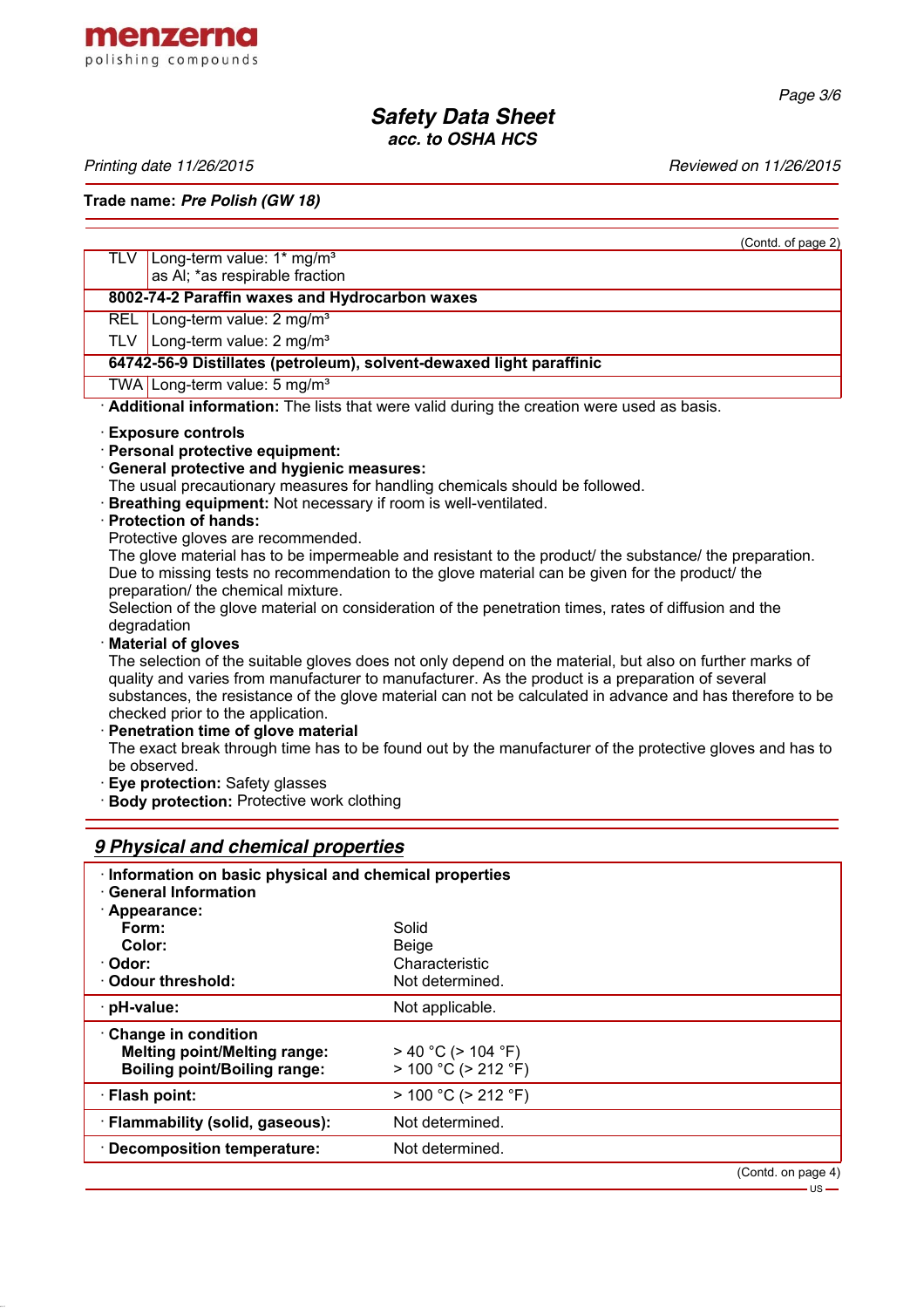

*Page 4/6*

# *Safety Data Sheet acc. to OSHA HCS*

*Printing date 11/26/2015 Reviewed on 11/26/2015*

#### **Trade name:** *Pre Polish (GW 18)*

|                                                            |                                               | (Contd. of page 3) |  |  |
|------------------------------------------------------------|-----------------------------------------------|--------------------|--|--|
| · Auto igniting:                                           | Product is not selfigniting.                  |                    |  |  |
| · Danger of explosion:                                     | Product does not present an explosion hazard. |                    |  |  |
| · Density:                                                 | Not determined.                               |                    |  |  |
| · Relative density                                         | Not determined.                               |                    |  |  |
| · Vapour density                                           | Not applicable.                               |                    |  |  |
| <b>Evaporation rate</b>                                    | Not applicable.                               |                    |  |  |
| · Solubility in / Miscibility with                         |                                               |                    |  |  |
| Water:                                                     | Not miscible or difficult to mix.             |                    |  |  |
| · Partition coefficient (n-octanol/water): Not determined. |                                               |                    |  |  |
| $\cdot$ Viscosity:                                         |                                               |                    |  |  |
| <b>Dynamic:</b>                                            | Not applicable.                               |                    |  |  |
| Kinematic:                                                 | Not applicable.                               |                    |  |  |
| Other information                                          | No further relevant information available.    |                    |  |  |

## *10 Stability and reactivity*

- · **Reactivity** None under normal conditions.
- · **Chemical stability**
- · **Thermal decomposition / conditions to be avoided:**
- No decomposition if used according to specifications.
- · **Possibility of hazardous reactions** No dangerous reactions known.
- · **Conditions to avoid** No further relevant information available.
- · **Incompatible materials:** No further relevant information available.
- · **Hazardous decomposition products:** No dangerous decomposition products known.

## *11 Toxicological information*

- · **Information on toxicological effects**
- · **Acute toxicity:**
- · **Primary irritant effect:**
- · **on the skin:** No irritant effect.
- · **on the eye:** No irritating effect.
- · **Sensitization:** No sensitizing effects known.
- · **Additional toxicological information:**

#### · **OSHA-Ca (Occupational Safety & Health Administration)**

None of the ingredients is listed.

# *12 Ecological information*

- · **Toxicity**
- · **Aquatic toxicity:** No further relevant information available.
- · **Persistence and degradability** No further relevant information available.
- · **Behavior in environmental systems:**
- · **Bioaccumulative potential** No further relevant information available.
- · **Mobility in soil** No further relevant information available.

(Contd. on page 5)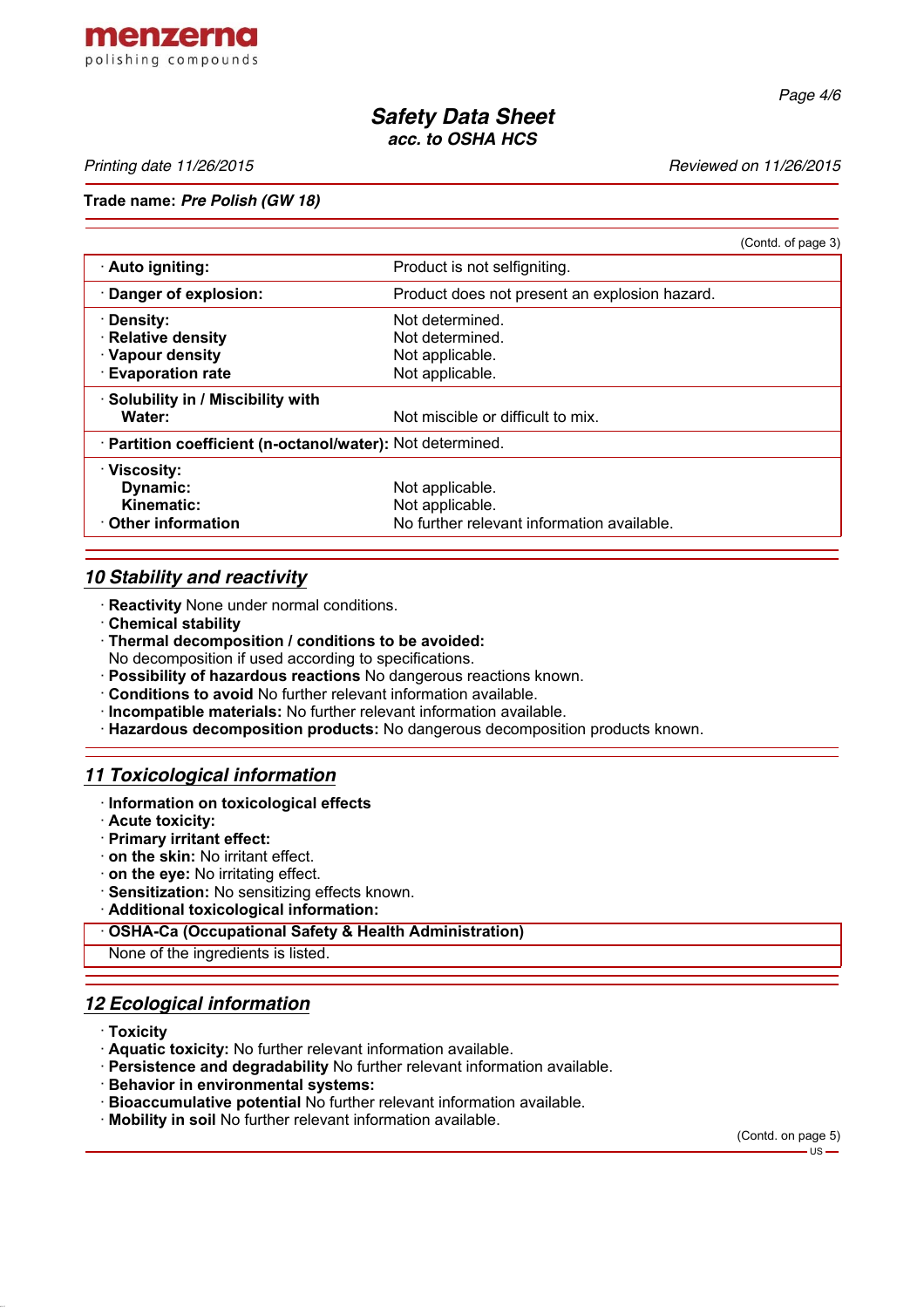# *Safety Data Sheet*

*acc. to OSHA HCS*

*Printing date 11/26/2015 Reviewed on 11/26/2015*

menzerna polishing compounds

#### **Trade name:** *Pre Polish (GW 18)*

· **Additional ecological information:**

· **General notes:**

Do not allow undiluted product or large quantities of it to reach ground water, water course or sewage system.

· **Results of PBT and vPvB assessment**

- · **PBT:** Not applicable.
- · **vPvB:** Not applicable.
- · **Other adverse effects** No further relevant information available.

#### *13 Disposal considerations*

#### · **Waste treatment methods**

## · **Recommendation:**

Must not be disposed of together with household garbage. Do not allow product to reach sewage system. Must be specially treated adhering to official regulations.

· **Waste disposal key:**

Waste codes should be determined in consultation with the customer, supplier and disposal.

· **Uncleaned packagings:**

· **Recommendation:** Disposal must be made according to official regulations.

#### *14 Transport information*

| · UN-Number<br>· DOT, ADR, ADN, IMDG, IATA               | Void            |  |
|----------------------------------------------------------|-----------------|--|
| · UN proper shipping name<br>· DOT, ADR, ADN, IMDG, IATA | Void            |  |
| · Transport hazard class(es)                             |                 |  |
| · DOT, ADR, ADN, IMDG, IATA                              |                 |  |
| · Class                                                  | Void            |  |
| · Packing group                                          |                 |  |
| · DOT, ADR, IMDG, IATA                                   | Void            |  |
| · Environmental hazards:                                 |                 |  |
| · Marine pollutant:                                      | No.             |  |
| · Special precautions for user                           | Not applicable. |  |
| Transport in bulk according to Annex II of               |                 |  |
| MARPOL73/78 and the IBC Code                             | Not applicable. |  |
| · UN "Model Regulation":                                 | Void            |  |

# \* *15 Regulatory information*

· **Safety, health and environmental regulations/legislation specific for the substance or mixture** · **Sara**

- · **Section 355 (extremely hazardous substances):**
- None of the ingredients is listed.

### · **Section 313 (Specific toxic chemical listings):**

None of the ingredients is listed.

(Contd. of page 4)